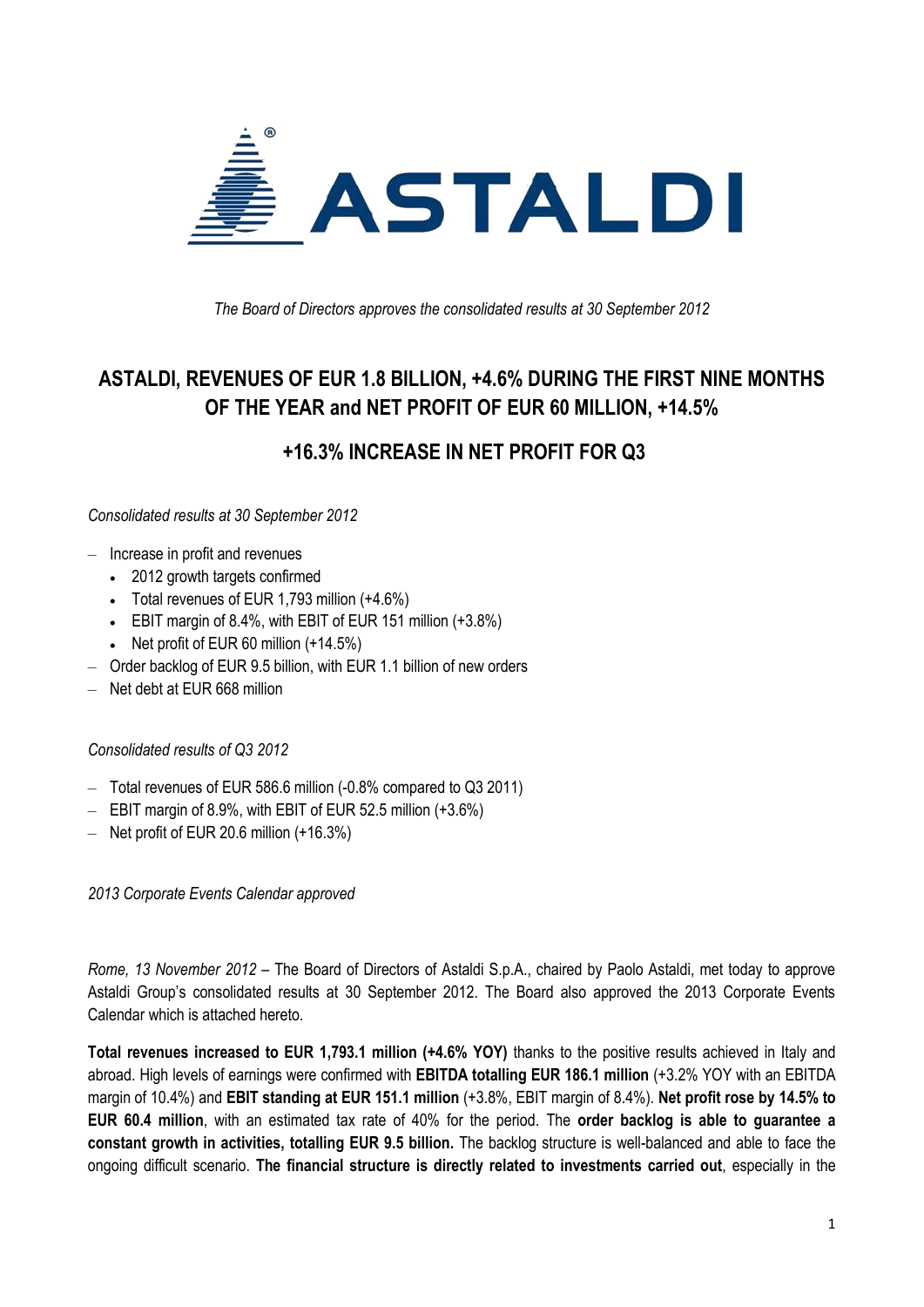concessions sector. The level of **debt stands at EUR 668.1 million**, with a **planned reduction by the end of the year** to forecast levels.

#### *Consolidated results at 30 September 2012*

Total revenues amounted to EUR 1,793.1 million (EUR 1,713.7 million at 30 September 2011). **Italy accounted for 40% of operating revenues** while foreign activities generated 60% - mainly in Romania, Poland, Russia, Turkey, and Algeria. As regards sectors, **transport infrastructures continued to generate the most significant contribution (86.2% of operating revenues)**, followed by civil and industrial construction (5.1%) and hydraulic works and energy production plants (3.8%). Note must also be taken of the positive contribution made by the engineering systems and maintenance sector (3.5%), generated by the investee company NBI Impianti ed Energia, offering proof of the Group's profitable diversification policy.

As regards Italy, the following results were achieved: (i) progressive performance of Maxi Lots DG-21 and DG-22 of the Jonica National Road, the Pedemontana Lombarda motorway, Bologna Centrale HS railway station, the Turin rail link, and the Rome (Line C) and Milan (Line 5) undergrounds; (iii) positive progress on the Tuscan Hospitals project with over 80% of activities completed for the hospitals in Prato and Pistoia, over 66% for the hospital in Lucca and over 36% for the hospital in Massa. As regards foreign activities, the following progress was achieved: (i) on the Henri Coanda Airport and road works in Romania; (ii) on the Huanza hydroelectric plant in Peru; (iii) on the Warsaw underground and NR-8 national road in Poland; (iv) on Pulkovo Airport in St. Petersburg in Russia, with over 45% of the relative contract performed (including the supply of electromechanical equipment); (v) on the Milas-Bodrum Airport and Istanbul underground in Turkey, completed respectively in May and August, and (vi) contracts in Algeria (railways) and the United States (road works).

**Concessions generated revenues of EUR 24 million** (+41%, EUR 17 million at 30 September 2011) with regard to management activities related to Mestre hospital and 5 car parks in Italy and Milas-Bodrum Airport in Turkey. The figures shown do not include the effects of positive management of the Chacayes plant in Chile insofar as the stake held is consolidated using the equity method. Over the first nine months of the year, the contribution from the Chacayes plant amounted to EUR 2 million (Astaldi's stake) and is entered among "Effects of valuation of equity investments using the equity method".

Production costs amounted to EUR 1,334.9 million (EUR 1,320.7 million at 30 September 2011) with a drop in the incidence on production to 74.4% (from 77%). Personnel costs increased to EUR 223 million (EUR 193.9 million at 30 September 2011) as a result of increased direct production in geographical areas where it is more difficult to find subcontractors able to guarantee the Group's standards of quality. However, at a corporate level, there was a drop in these costs due to the economies of scale achieved.

EBITDA increased to EUR 186.2 million (+3.2%, EUR 180.4 million at 30 September 2011) with an EBITDA margin of 10.4%; EBIT stood at EUR 151.1 million (+3.8%, EUR 145.6 million) with an EBIT margin of 8.4%. Italy made a positive contribution to margins (especially with regard to the railway sector), together with foreign activities (for the positive performance of contracts in Algeria, Europe, America). While, the negative trend recorded for the Middle East during the first half of the year continued (as a result of operating problems which, to date, have only been partially resolved by the client) and note must be taken of termination of the contract for the El Chaparral plant in El Salvador (following amicable termination of the contract for construction-related problems).

Consolidated net profit increased to EUR 60.4 million (+14.5%, EUR 52.7 million at 30 September 2011) with an estimated tax rate of 40% for the period.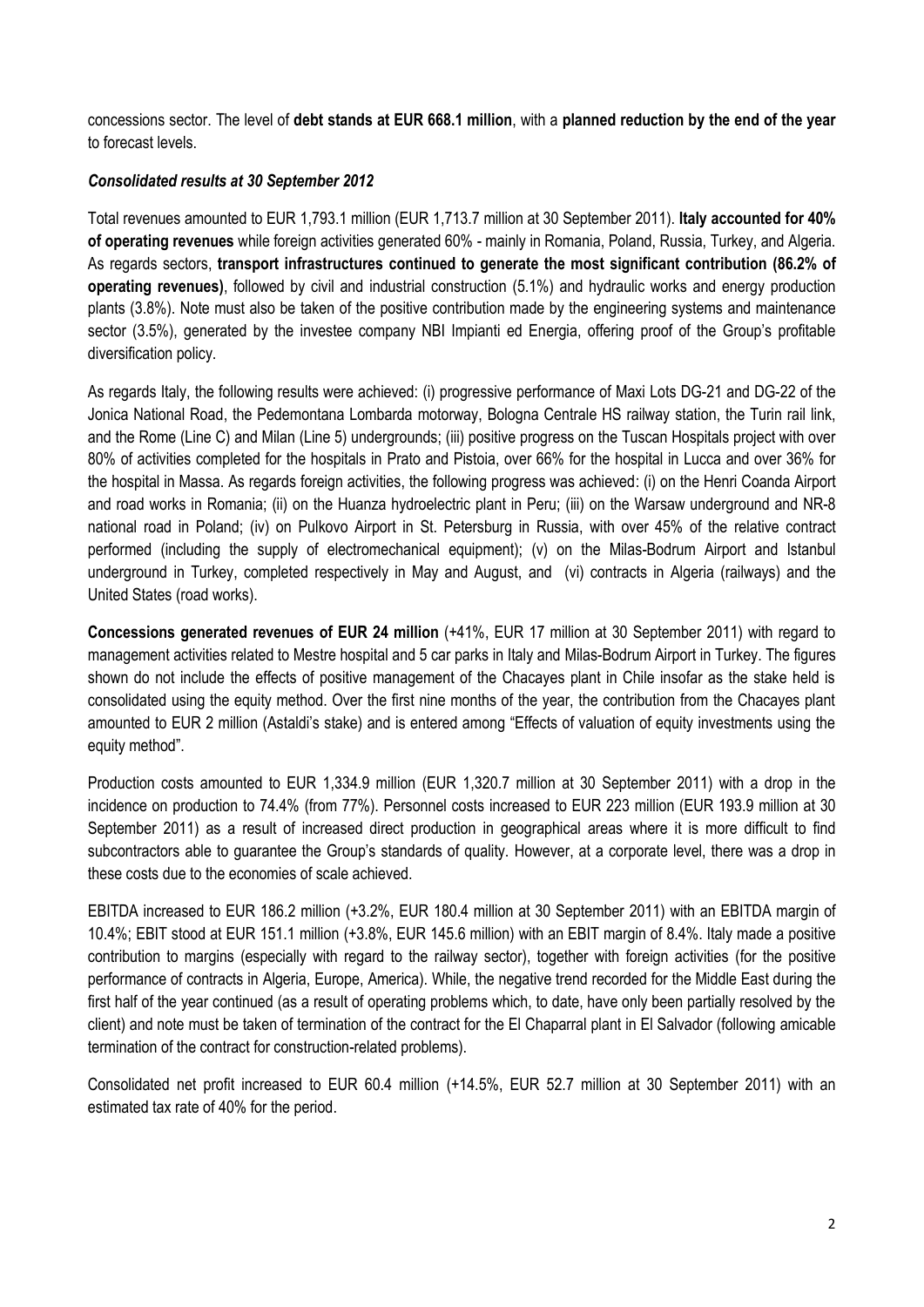#### *Balance sheet and financial results at 30 September 2012*

**Net fixed assets amounted to EUR 619.9 million** (EUR 594 million at 30 June 2012) as a result of the increase in equity investments during the period related to concession investments. **Working capital stands at EUR 627.3 million** (EUR 629 million at 30 June 2012) as a result of both (i) the increase in contract work in progress with the major share of contracts involving lump-sum payments (as opposed to % completion-based payments) and (ii) the reduction in advances from clients which, it must be remembered, refer exclusively to the acquisition of foreign contracts insofar as no down payments are allowed for works to be performed in Italy.

**Net invested capital totalled EUR 1,215.4 million** (EUR 1,193 million at 30 June 2012). A partial reduction is forecast in this item for the end of the year given the habit of most public clients to concentrate payments during the last quarter of the year with this also having a positive effect on the Group's levels of debt.

**Technical investments amounted to EUR 54 million** and referred to the support guaranteed for projects in progress in Italy and abroad (Poland, Oman, Peru, Algeria, Chile and Russia). **Gross concession investments totalled EUR 179 million** and referred mainly to projects in Italy (Hospitals in Tuscany and Line 5 of the Milan underground) and Turkey (Milas-Bodrum Airport), as well as the transaction regarding entry into the capital of Autostrada Brescia-Verona-Vicenza-Padova (Italy) and investments prior to the start-up of work on the Gebze-Izmir motorway (Turkey). Total investments amounted to EUR 507 million on a progressive basis, EUR 167 million of which referring to receivables rights arising from concessions. As regards to this item, the reduction is due to the collection of concession fees related to Milas-Bodrum Airport (inaugurated in May), thus offering proof of how concession projects can generate a virtuous cash-flow generation cycle once entered the management phase.

**Equity amounted to EUR 544.3 million** (EUR 529 million at 30 June 2012), net of dividends of EUR 16.6 million disbursed in May 2012 (EUR 0.17 per share).

**Total net financial debt amounted to EUR 668.1 million** (EUR 661 million at 30 June 2012), net of treasury shares and receivables rights arising from concessions. The figure, recorded in a complex financial situation and with significant investments having been performed during the first nine months of the year, reflects an extremely positive contract cashflow trend and financial equilibrium in sources/investments cycles. The financial structure's focus on the medium/longterm can be confirmed and it must be recalled that, even given the complex credit market situation (i) a EUR 60 million loan was signed in July, guaranteed by SACE and subscribed by a pool of international banks and (ii) financial closing of the Four Tuscan Hospitals concession project was finalised in August.

The debt/equity ratio stood at 1.23x, while the corporate debt/equity ratio, which excludes the share of debt related to concessions insofar as with no recourse or self-liquidating, was equal to 0.7x.

|   | (EUR/000)                                        |         | 30/09/2012 | 30/06/2012 | 31/03/2012 | 31/12/2011 | 30/09/2011 |
|---|--------------------------------------------------|---------|------------|------------|------------|------------|------------|
| A | Cash and cash equivalents                        |         | 372,232    | 395,808    | 451,803    | 456,210    | 372,395    |
| B | Securities held for trading                      |         | 1,350      | 4,872      | 5,645      | 1,889      | 1,871      |
| C | Available funds                                  | $(A+B)$ | 373,582    | 400,680    | 457,448    | 458,099    | 374,266    |
|   | Short-term financial receivables                 |         | 2.474      |            |            | 879        | 13,574     |
|   | Current share of receivables rights arising from |         |            |            |            |            |            |
|   | concessions                                      |         | 15.053     | 16,992     | 16,492     | 2,867      | 2,382      |
| D | <b>Current financial receivables</b>             |         | 17.527     | 16,992     | 16,492     | 3,746      | 15,956     |
| Е | Current bank payables                            |         | (408, 552) | (470, 328) | (392, 258) | (315, 148) | (309, 543) |
| F | Current share of non-current debt                |         | (83, 339)  | (105,461)  | (118, 329) | (114, 659) | (66, 110)  |
| G | Other current financial payables                 |         | (8, 186)   | (5,981)    | (9,512)    | (13, 654)  | (7, 791)   |
| н | <b>Current financial debt</b>                    | (E+F+G) | (500, 077) | (581, 770) | (520,099)  | (443, 460) | (383, 443) |
|   | Net current financial debt                       | (H+D+C) | (108, 968) | (164,099)  | (46, 160)  | 18,385     | 6,778      |
|   |                                                  |         |            |            |            |            |            |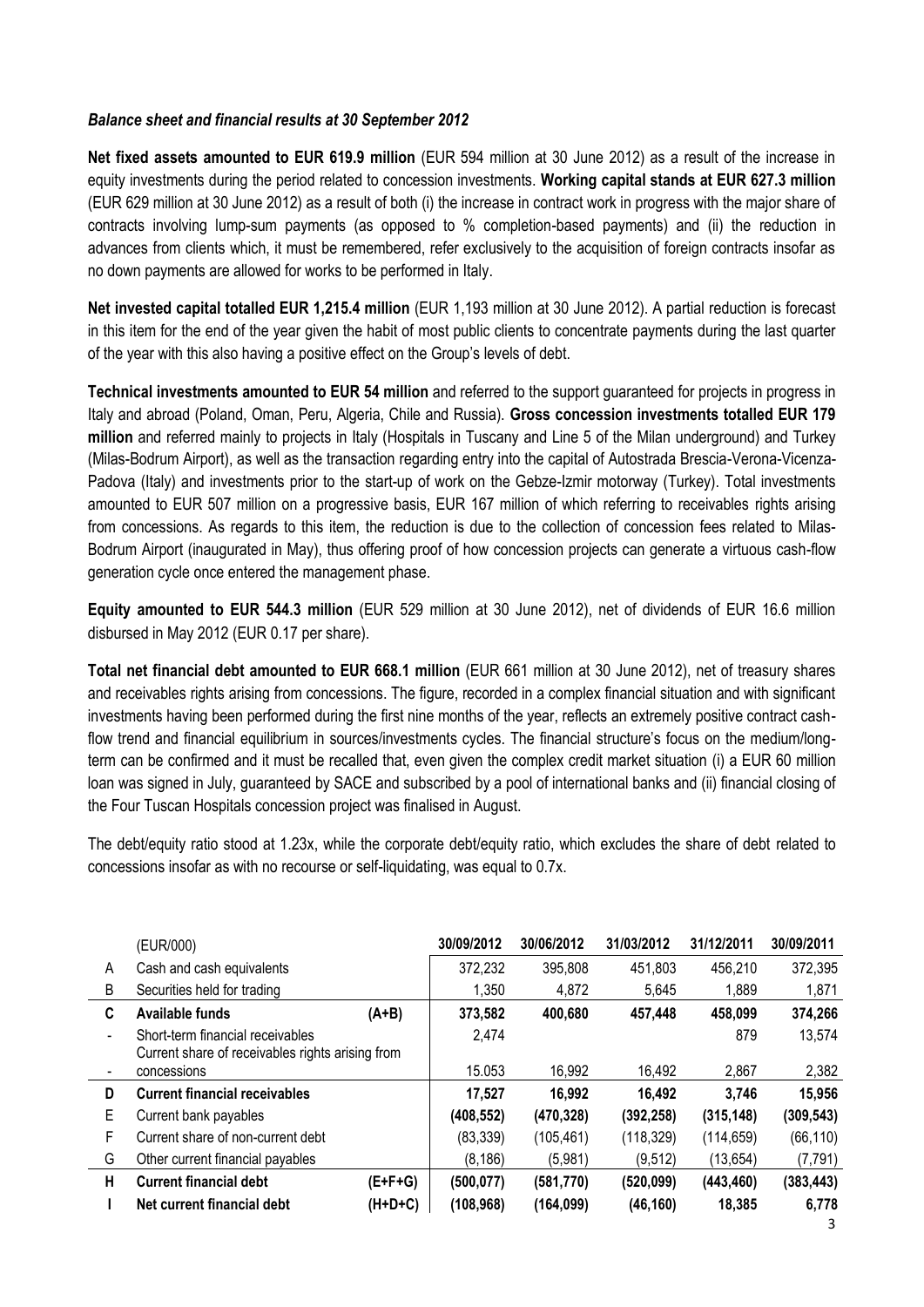| J                        | Non-current bank payables                                                            |         | (755, 849) | (700, 424) | (687, 134) | (649, 471) | (687, 947) |
|--------------------------|--------------------------------------------------------------------------------------|---------|------------|------------|------------|------------|------------|
| Κ                        | Other non-current payables                                                           |         | (9, 972)   | (9,470)    | (3,022)    | (4, 728)   | (4,061)    |
|                          | Non-current financial debt                                                           | $(K+J)$ | (765,821)  | (709,894)  | (690, 156) | (654, 199) | (692,008)  |
| M                        | Net financial debt                                                                   | $(L+I)$ | (874, 789) | (873,993)  | (736.316)  | (635, 814) | (685, 230) |
| $\overline{\phantom{0}}$ | Non-current financial receivables<br>Non-current share of receivables rights arising |         | 52,124     | 52,645     | 49,827     | 15,030     | 15,257     |
| $\blacksquare$           | from concessions                                                                     |         | 151.486    | 157.649    | 147.067    | 138,084    | 119,576    |
| N                        | Non-current financial receivables                                                    |         | 203,610    | 210.294    | 196.894    | 153,114    | 134,833    |
| 0                        | <b>Total financial debt</b>                                                          | $(M+N)$ | (671, 179) | (663, 699) | (539, 422) | (482, 701) | (550, 397) |
|                          | Treasury shares on hand                                                              |         | 3,032      | 3,107      | 2,975      | 3,005      | 3,057      |
|                          | <b>Total net financial position</b>                                                  |         | (668,147)  | (660, 592) | (536, 447) | (479, 695) | (547, 340) |

### *Q3 2012 results*

Total revenues amounted to EUR 586.6 million (-0.8% compared to Q3 2011). Production costs totalled EUR 429.9 million and accounted for 73.3% of total revenues (EUR 463.3 million in Q3 2011); personnel costs amounted to EUR 75.2 million (EUR 61.2 million), equal to 12.8% of total revenues. EBITDA totalled EUR 67.9 million (+11.8% vs. Q3 2011) with an EBITDA margin of 11.6%; EBIT stood at EUR 52.5 million (+3.6%) with an EBIT margin of 8.9%. Net profit totalled EUR 20.6 million (EUR 17.7 million in Q3 2011) with a net margin of 3.5%. As regards Q3, there was an increase in net financial debt of only EUR 8 million, even given EUR 13 million of technical investments and EUR 6 million of additional equity investments in concession projects.

#### *Order backlog*

**The order backlog amounted to EUR 9.5**, with **EUR 1.1 billion of new orders secured during the period**.

**Construction activities represent 68% of the backlog (**EUR 6.4 billion, EUR 2.5 billion of which refers to Italy and the remaining EUR 3.9 billion to foreign activities)**.Constructin continues to represent the Group's core business** and consist in general contracting projects and traditional contracts with a high technological content that can guarantee approximately 4 years of production. **Concessions represent 32% of the backlog** (EUR 3.1 billion, EUR 1.9 billion of which refers to Italy and the remaining EUR 1.2 billion to foreign activities). As regards projects in progress, the model adopted to develop concessions makes available for each signed agreement a guaranteed minimum fee (availability charges, guaranteed minimum traffic, occupation fees, water rights), equal on average to over 50% of the total revenues which, in themselves, ensure the return on the investments made in the sector.

**Italy accounts for 46% of the order backlog** while foreign activities account for the remaining 54%. **As regards sectors, transport infrastructures represent 70% of the total backlog**, but the water and energy production plant (12%), civil and industrial construction (14%) and plant and maintenance (4%) sectors continue to maintain a strategic value.

As regards commercial activities in progress, EUR 11.3 billion worth of orders still has to be booked in the backlog (EUR 5.1 billion for construction activities and EUR 6.2 billion for concession activities). These refer to projects for which the group is either first in ranking and is waiting to sign the contract or for which full funding is still pending. T**he soft order backlog is equal to EUR 21 billion**.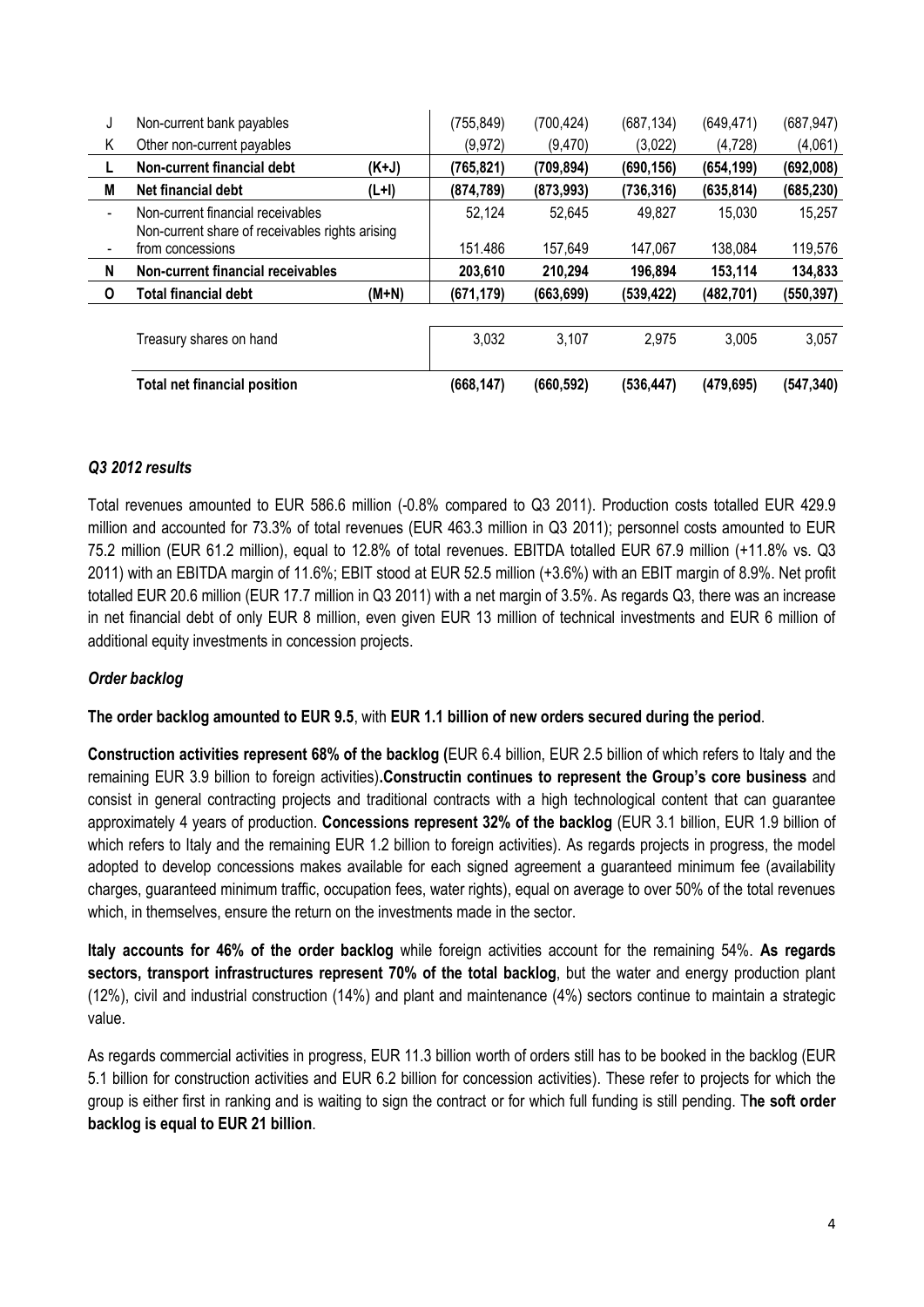#### *Main new orders – Construction*

*Italy - Line 4 of the Milan underground (construction activities)*: EUR 450 million (Astaldi's stake), concession project for the performance and management of 15 kilometres of new underground line, 21 stations and a depot/workshop. The project was included among the backlog during HY1 2012 and, to date, preliminary activities prior to construction of the line have been started up.

*Romania - Line 4 of Bucharest underground*: EUR 164 million (Astaldi is leader of the JV with a 40% stake) for the design and performance of structural works and plants regarding 2 kilometres of tunnels, 2 stations and a depot with intermodal terminal. The project was included among the backlog during HY1 2012 and, to date, preliminary activities prior to site start-up have commenced.

*Poland - Bydgoszcz-Torun plant*: EUR 95 million (Astaldi is leader of the JV with a 51% stake), for the design and performance of civil and electromechanical works for a plant to produce energy through the processing of urban solid waste. Works will commence in 2013 with a planned duration of approximately 3 years. The project was included among the backlog in Q3 2012.

#### *Main new orders - Concessions*

*Italy - Line 4 of the Milan underground (concession activities)*: EUR 200 million (Astaldi's stake) for concession revenues related to the concession project for construction and management of the new line. The project was included among the backlog during HY1 2012.

*Italy - Line 5 of the Milan underground, Bignami-Stazione Garibaldi-San Siro section*: EUR 128 million (Astaldi's stake) related to the increase in the company's stake during the first half of the year further to acquisition of the shares held by minority shareholders. As a result of said increase Astaldi's stake in this project is now 38%.

*Italy - Mestre Hospital*: EUR 36 million (Astaldi's stake) related to the increase in the stake held during the first half of the year. Further to said increase, Astaldi's stake in the project is 34.5%

#### *Subsequent events and foreseeable development of operations*

Astaldi Group, in the capacity of sponsor, was awarded the project finance initiative to construct and subsequently manage **"Campidoglio 2"**, the new offices of Rome's municipal authority, in Italy. The value of the works to be carried out is EUR 145 million. Moreover, an annual availability charge of EUR 15 million is guaranteed for management and maintenance activities and shall be paid by the Client for a 25-year period upon delivery of the works. Signing of the contract and subsequent inclusion among the backlog are expected following finalisation of the tender procedure.

At an operating level, the **Chacayes hydroelectric plant** in Chile has obtained its first carbon credits that will be able to generate revenues in about one year's time when it will be entitled to sell tehm for approximately 350,000 CERs/year for a 21-year period, with subsequent benefits on the project's overall profitability. As regards Canada, the Group has purchased **T.E.Q., a Canadian company** working in the construction and project management sector, for a purchase price of CAD 2 million, thus consolidating its recent commercial entry into the Canadian area.

As far as the coming months are concerned, the Group's operations will be focused on achieving some **important milestones in Italy and abroad** and on **consolidating the new growth targets approved in the 2012-2017 Business Plan**. Works in Italy will focus on the start-up of Lot DG-41 of the Jonica National Road as well as the performance of key motorway and railway contracts in progress. As for the medium term, activities will recommence related to construction of a new Hospital ("Ospedale del Mare") in Naples – in the light of sums allocated to complete the works –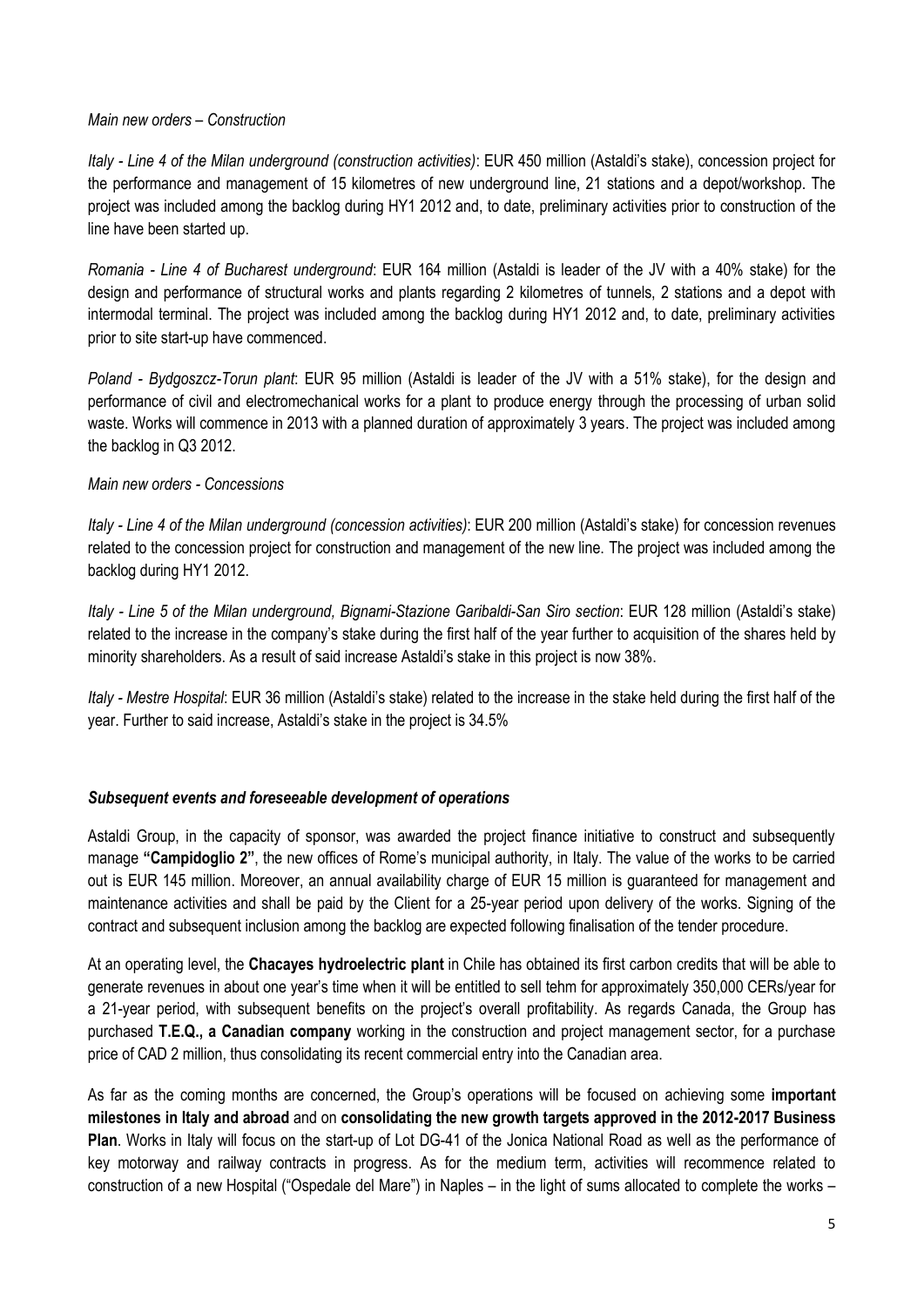and the hospitals in Prato and Pistoia and the Police Officer's Academy in Florence will be completed. As regards undergrounds, testing of the Brescia underground is expected to be started up over the coming months together with pre-commissioning, prior to opening to the public, of a first operational section of Line 5 of the Milan underground. As far as foreign activities are concerned, production from Europe and Algeria (transport infrastructures) and Latin America (transport infrastructures, hydroelectric plants, mining sector) will continue to play an important role.

#### **Potential orders will lend additional stability to the Group's growth prospects**.

Signing of the contract for design and construction of the Western High-Speed Diameter in St. Petersburg, Russia, is expected along with subsequent inclusion of the project among the backlog. Other potential orders, for which the relative investments have mostly been carried out, will also generate positive effects by 2013: (i) Gebze-Izmir motorway in Turkey for which financial closing-related activities are currently underway; (ii) Etlik Hospital in Ankara, Turkey, for which the design phase is in progress and financial closing is planned by the end of the first half of 2013; (iii) Nogara Mare motorway in Italy for which the outcome of the award procedure is pending; (iv) the third bridge over the Bosporus and a section of the North Marmara Highway in Turkey for which financial closing is underway; (v) additional projects in Italy and abroad for which completion of the award procedures is pending.

 $000$ 

*The Executive appointed to corporate accounts, Paolo Citterio, Astaldi's General Manager – Administration and Finance, hereby declares, pursuant to paragraph 2 of Art. 154-bis of the Finance Consolidation Act that the accounting information contained herein tallies with accounting documents, ledgers and account entries.*

*ASTALDI GROUP is the leading General Contractor in Italy, working in the design, construction and management of public infrastructures and large-scale civil engineering works, mainly in the transport infrastructure, energy production plant, civil and industrial construction, and plant engineering sectors. It has been listed on the Italian Stock Exchange since 2002 and holds 89th position in the list of Top Global Contractors. ASTALDI GROUP ended 2011 with an order backlog of over EUR 10 billion, a turnover of EUR 2.4 billion, EBITDA of EUR 259 million, EBIT of EUR 201 million and net profit of EUR 71 million; net financial debt for the year, excluding treasury shares, amounted to EUR 479.7 million.* 

 $000$ 

*At the current time, ASTALDI GROUP works in 6 macro-areas worldwide: Italy, Central Europe (Poland, Romania, Russia) and Turkey, the Middle East (Saudi Arabia, United Arab Emirates, Oman, Qatar), the Maghreb (Algeria), Latin America (Venezuela, Peru, Chile, Central America) and North America (Canada, USA).*

#### **For more information:**

**Astaldi S.p.A. PMS Corporate Communications** Tel. 06/41766389 Tel. 06/48905000 *Alessandra Onorati Giancarlo Frè Torelli* Head of External Relations and *Andrea Lijoi* Investor Relations a.onorati@astaldi.com -- www.astaldi.com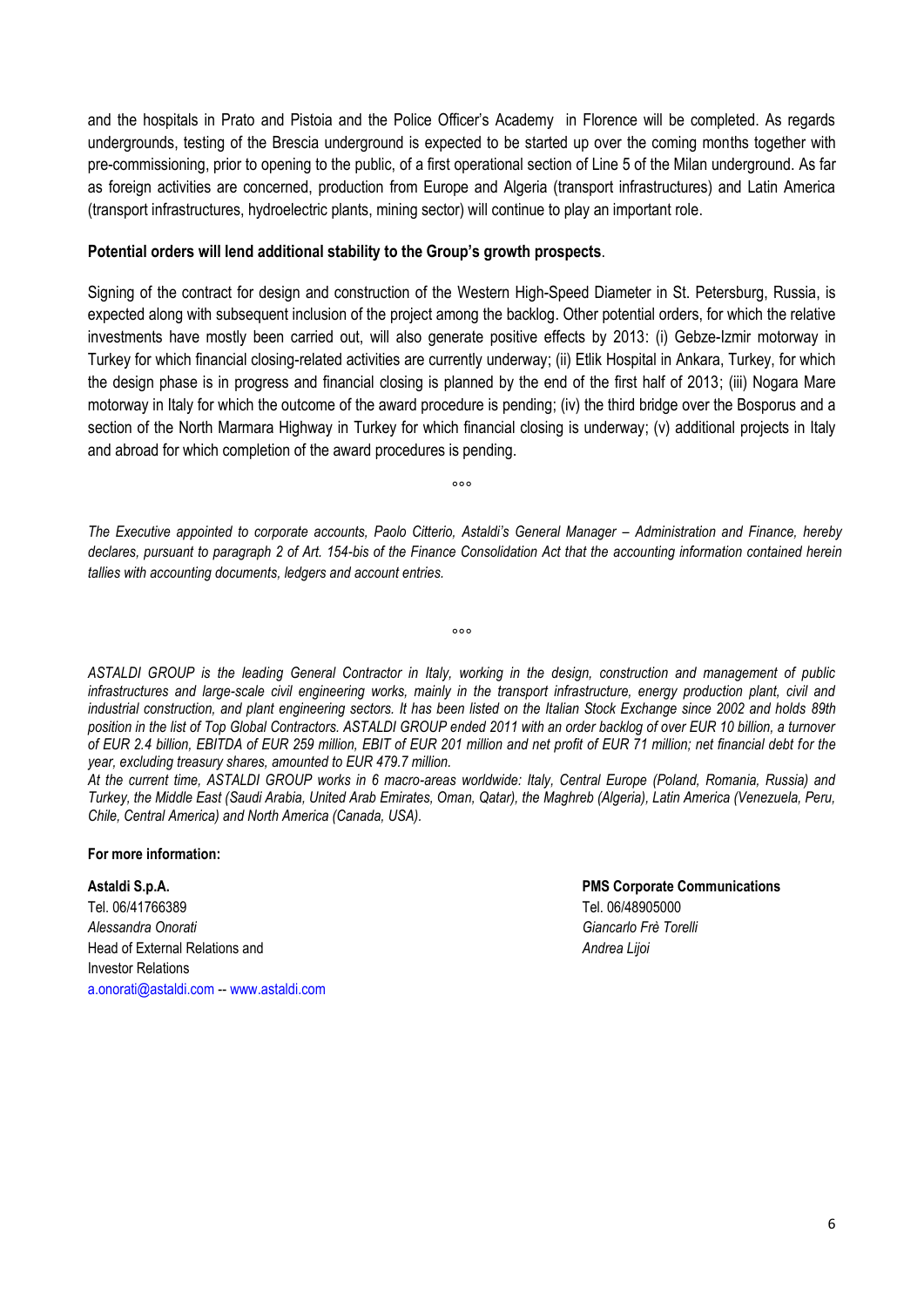### **Annexes**

## **Reclassified consolidated income statement**

| (EUR/000)                                                         | 30/09/2012  |          | 30/09/2011  |          |
|-------------------------------------------------------------------|-------------|----------|-------------|----------|
| Revenues                                                          | 1,698,396   | 94.7%    | 1,652,456   | 96.4%    |
| Other operating revenues                                          | 94,716      | 5.3%     | 61,252      | 3.6%     |
| <b>Total revenues</b>                                             | 1,793,113   | 100.0%   | 1,713,709   | 100.0%   |
| Cost of production                                                | (1,334,881) | $-74.4%$ | (1,320,682) | $-77.1%$ |
| <b>Added value</b>                                                | 458,231     | 25.6%    | 393,027     | 22.9%    |
| Personnel costs                                                   | (223, 026)  | $-12.4%$ | (193, 893)  | $-11.3%$ |
| Other operating costs                                             | (49,059)    | $-2.7%$  | (18, 755)   | $-1.1%$  |
| <b>EBITDA</b>                                                     | 186,146     | 10.4%    | 180,380     | 10.5%    |
| Amortisation and depreciation                                     | (35, 834)   | $-2.0%$  | (34, 767)   | $-2.0%$  |
| Provisions                                                        | (143)       | 0.0%     | (28)        | 0.0%     |
| Write-down                                                        | (101)       | 0.0%     | (809)       | 0.0%     |
| (Capitalisation of internal costs)                                | 1,026       | 0.1%     | 813         | 0.0%     |
| <b>EBIT</b>                                                       | 151,094     | 8.4%     | 145,588     | 8.5%     |
| Net financial income and charges                                  | (52, 758)   | $-2.9%$  | (55, 705)   | $-3.3%$  |
| Effects of valuation of equity investments using<br>equity method | 2,082       | 0.1%     | (392)       | 0.0%     |
| Pre-tax profit (loss)                                             | 100,417     | 5.6%     | 89,491      | 5.2%     |
| <b>Taxes</b>                                                      | (40, 190)   | $-2.2%$  | (35, 540)   | $-2.1%$  |
| Profit (loss) for the year                                        | 60,228      | 3.4%     | 53,951      | 3.1%     |
| Minority (profit)/loss                                            | 162         | 0.0%     | (1, 223)    | $-0.1%$  |
| Group net profit                                                  | 60,390      | 3.4%     | 52,728      | 3.1%     |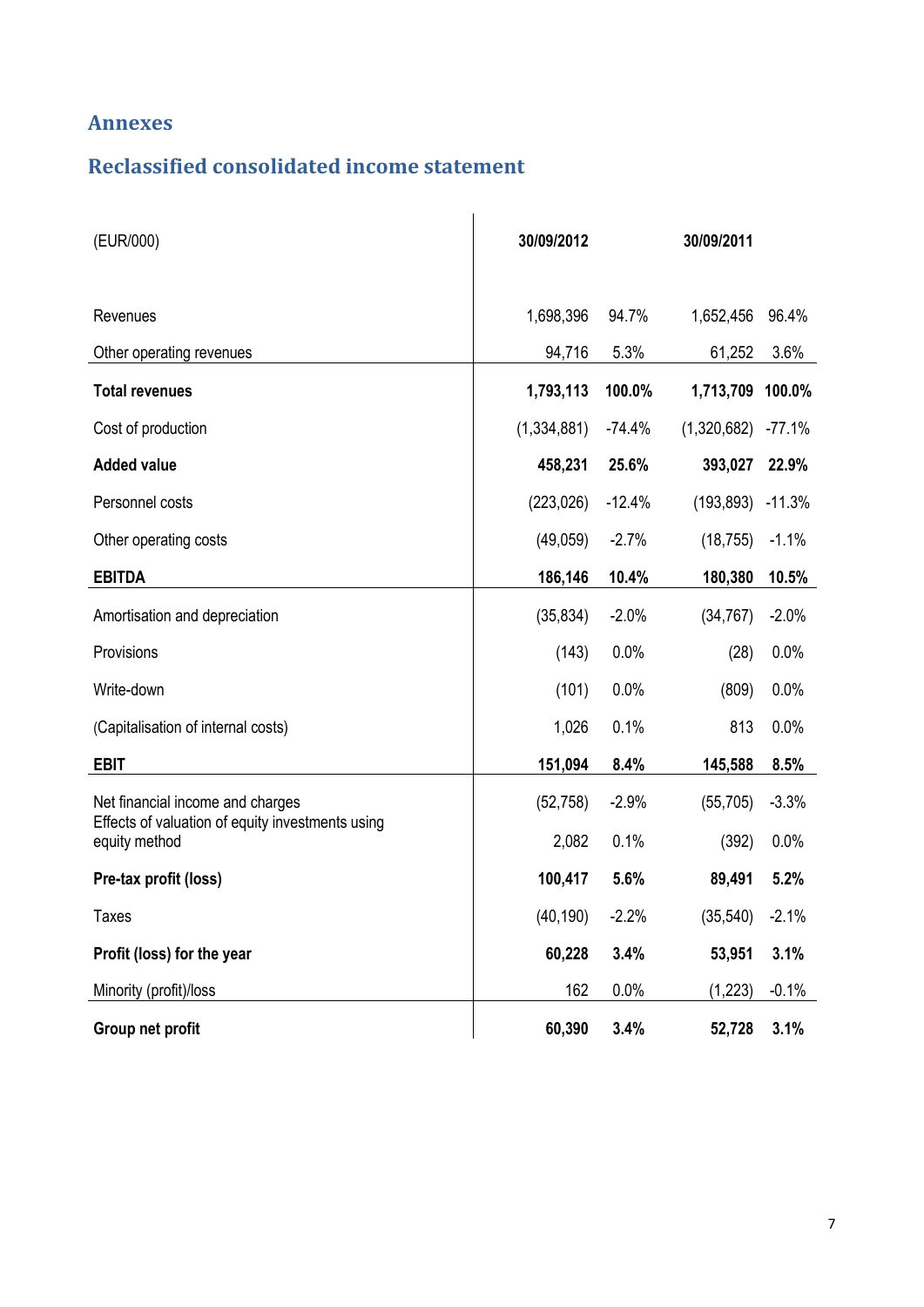## **Reclassified consolidated balance sheet**

|                                              | 30/09/12      | 31/12/11      | 30/09/11      |
|----------------------------------------------|---------------|---------------|---------------|
| <b>EUR/000</b>                               |               |               |               |
| Intangible fixed assets                      | 88,715        | 44,132        | 22,862        |
| Tangible fixed assets                        | 216,698       | 193,419       | 297,308       |
| Equity investments                           | 267,391       | 195,964       | 153,441       |
| Other net fixed assets                       | 47,125        | 38,332        | 40,265        |
| <b>TOTAL Fixed assets(A)</b>                 | 619,929       | 471,847       | 513,877       |
| Inventories                                  | 79,385        | 93,369        | 81,169        |
| Contract work in progress                    | 1,068,101     | 1,010,416     | 1,048,878     |
| Trade receivables                            | 32,095        | 32,897        | 34,522        |
| Accounts receivable                          | 806,835       | 788,066       | 735,002       |
| Other assets                                 | 228,294       | 205,528       | 187,072       |
| Tax receivables                              | 138,603       | 116,981       | 112,509       |
| Advances from customers                      | (373, 282)    | (472, 120)    | (376, 730)    |
| <b>Subtotal</b>                              | 1,980,031     | 1,775,138     | 1,822,422     |
| Trade payables                               | (167, 246)    | (117, 441)    | (120, 346)    |
| Due to suppliers                             | (892, 736)    | (897, 823)    | (850, 843)    |
| Other liabilities                            | (292, 786)    | (241, 657)    | (311,067)     |
| <b>Subtotal</b>                              | (1, 352, 768) | (1, 256, 921) | (1, 282, 255) |
| <b>Working capital (B)</b>                   | 627,263       | 518,216       | 540,167       |
| Employee benefits                            | (9, 127)      | (7,926)       | (8, 825)      |
| Provisions for non-current risks and charges | (22, 627)     | (29, 159)     | (24,066)      |
| <b>Total Provisions (C)</b>                  | (31, 754)     | (37,085)      | (32, 891)     |
| Net invested capital (D) = $(A) + (B) + (C)$ | 1,215,439     | 952,979       | 1,021,153     |
| Cash and cash equivalents                    | 372,232       | 456,210       | 372,395       |
| <b>Current financial receivables</b>         | 2,474         | 879           | 13,574        |
| Non-current financial receivables            | 52,124        | 15,030        | 15,257        |
| <b>Securities</b>                            | 1,350         | 1,889         | 1,871         |
| <b>Current financial liabilities</b>         | (500, 077)    | (443, 460)    | (383, 443)    |
| Non-current financial liabilities            | (765, 821)    | (654, 199)    | (692,008)     |
| Net financial payables / receivables (E)     | (837,718)     | (623, 651)    | (672, 355)    |
| Receivables rights arising from concessions  | 166,538       | 140,951       | 121,958       |
| Total financial payables / receivables (F)   | (671,179)     | (482, 701)    | (550, 397)    |
| Group equity                                 | (496, 132)    | (465, 222)    | (455, 443)    |
| Minority equity                              | (48, 127)     | (5,057)       | (15, 313)     |
| Equity ( G ) = $(D) - (F)$                   | 544,259       | 470,278       | 470,756       |